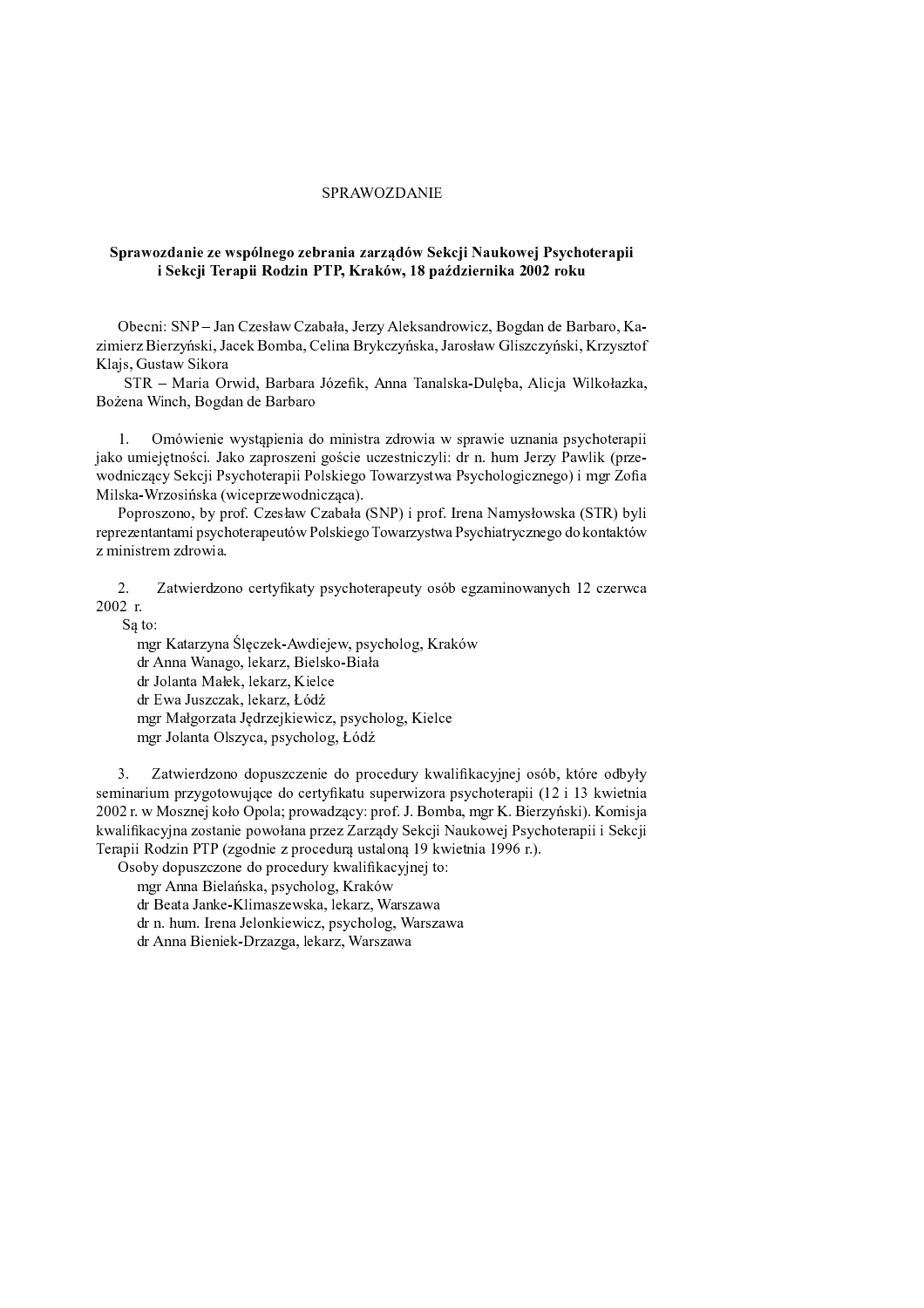mgr Agnieszka Bartkowska-Kurek, psycholog, Kraków dr Krzysztof Kotrys, lekarz, Katowice dr Adam Curyło, lekarz, Kraków dr n. med. Gustaw Sikora, lekarz, Kraków

Nowe zgłoszenie: p. mgr Marta Makara-Studzińska – psycholog kliniczny II stopnia; Lublin; certyfikat psychoterapeuty uzyskała w 1996 r. Rekomendacje superwizorów – prof. Marka Masiaka i mgr Krystyny Kotowej. Po głosowaniu - dopuszczona do ubiegania się o uprawnienia superwizora psychoterapii.

Sprawa zaliczenia godzin superwizji (pytania od szkolących się):

a) czy superwizja ma być dzielona na indywidualną i grupową?

b) czy godziny superwizji grupowej dzieli się przez liczbę uczestników?

Ustalono, że liczba godzin superwizji grupowej jest liczona w zależności od liczby godzin, a nie od liczby uczestników.

Mgr Kazimierz Bierzyński i dr med. Gustaw Sikora (Komisja ds. Szkoleń) mają zająć się sprawą określenia minimum liczby godzin superwizji indywidualnej oraz grupowej.

Sympozjum w Szczyrku - przedstawiał mgr Jarosław Gliszczyński. Zgłosiły się 4. 92 osoby. Ustalano program naukowy związany z konferencją. Odbędzie się tam wspólne zebranie Zarządów SNP i STR.

Dopuszczono do egzaminu na certyfikat psychoterapeuty następujące osoby:  $5^{\circ}$ 

mgr Teresa Dobiała, psycholog, Leszno mgr Stanisław Kupis, psycholog, Kielce dr Katarzyna Buryan-Marosz, lekarz, Skoczów mgr Krystyna Warecka, psycholog, Katowice mgr Małgorzata Kowalcze, psycholog, Ruda Śląska

Powołano Komisję Egzaminacyjną w składzie: prof. Stefan Leder i doc. Bogdan de Barbaro

Komisja ds. Szkolenia pozytywnie oceniła całościowy program szkolenia w za-6. kresie psychoterapii dr. med. Andrzeja Cechnickiego i jego zespołu (Kraków). Program spełnia wymogi merytoryczne stawiane przez zarządy SNP i STR. Po głosowaniu zarządy atestowały ww. kurs psychoterapii.

Zmiana adresu filii łódzkiej SNP PTP.  $7.$ 

Centralny Szpital Kliniczny Poradnia Leczniczo-Konsultacyjna Klinik Psychiatrycznych 92-216 Łódź ul. Czechosłowacka 8/10 tel. (kierunkowy 42) 675 72 19

8. Przyjęto 12 nowych członków SNP PTP:

Notowała: Celina Brykczyńska

Sekretarz Sekcji Naukowej Psychoterapii PTP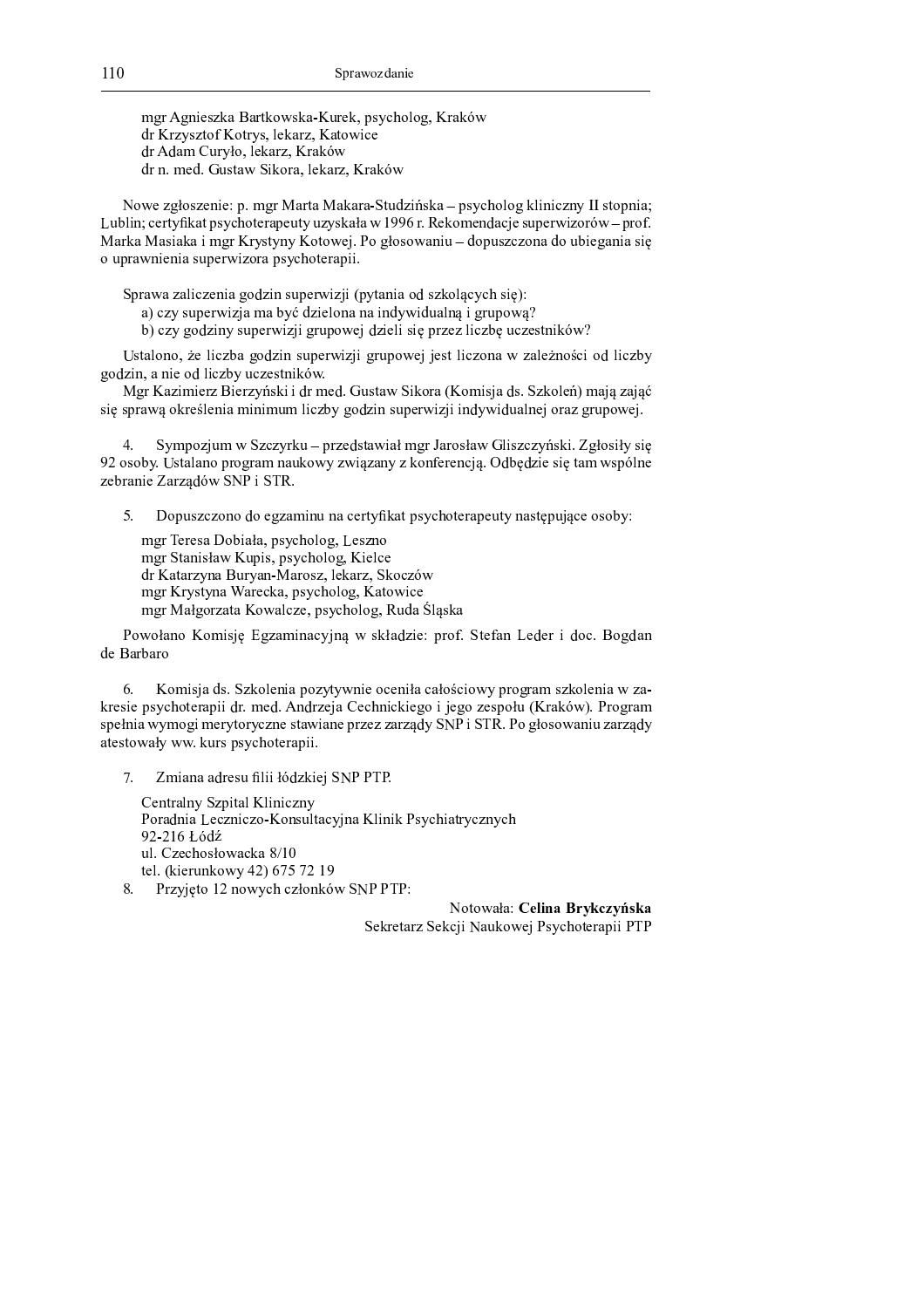## **KOMUNIKATY**

## Komunikat Grupy Roboczej "Muzykoterapia" SNP PTP

W październiku br. rozpoczyna się kolejne, dwuetapowe szkolenie w zakresie muzykoterapii, prowadzone w formie warsztatów weekendowych (1 raz w miesiacu).

Pierwszy etap obejmuje 13 zajeć, poświeconych m.jn. zagadnieniom: emocji, komunikacji, pracy z ciałem, strukturze grupy muzykoterapeutycznej, pracy z problematyką rodzinną, seksualną, z objawem neurotycznym, problematyce różnicowania bliskości od zależności, realizacji celów odległych itp.

Drugi etap (12 warsztatów) przeznaczony jest na prezentację metody "portretu muzycznego" dotyczącej diagnozowania i harmonizowania struktury "ja" pacjenta niepsychotycznego. Metoda ta jest formą terapii tożsamości, ujmującą problematykę mechanizmów osobowościowych choroby oraz reparacji głębokich urazów emocjonalnych i integrowania osobowości. Uczestnicy moga zapoznać się z różnymi technikami: percepcia muzyki (muzyczna stymulacja struktury "ja"); psychodramą muzyczną opartą o założenia Morenowskie oraz ekspresją "ja" za pomocą instrumentu muzycznego.

W trakcie szkolenia prezentowany jest proces terapeutyczny jako ilustracja każdej z technik i metody, portretu muzycznego" oraz uwzględniany jest proces grupowy i jego specyfika w muzykoterapii. Szkolenie zapoznaje z rolą instrumentu muzycznego w terapii, ze sposobem dobierania muzyki do celów terapeutycznych, w tym do charakteryzowania różnych aspektów osobowości człowieka oraz pozwala zrozumieć specyfike komunikacji i myślenia muzycznego w muzykoterapii. Szkolenie opiera się na metodzie autorskiej dr Elżbiety Galińskiej, adiunkt w Klinice Nerwic Instytutu Psychiatrii i Neurologii w Warszawie, w Instytucie Muzykologii Uniwersytetu Warszawskiego oraz Akademii Pedagogiki Specjalnej. Dr Elżbieta Galińska jest przewodniczącą Grupy Roboczej "Muzykoterapia" Sekcji Naukowej Psychoterapii PTP oraz reprezentantką Polski w Europejskim Komitecie ds. Muzykoterapii. Osoby zainteresowane szkoleniem mogą uzyskać informacje pod numerem (0-22) 642-95-16.

III Konferencja z cyklu "SCHIZOFRENIA: RÓŻNE KONTEKSTY, RÓŻNE TERA-

PIE" odbedzie się w Krakowie, w dniach 15–16 listopada 2002 r. w Instytucie Polonijnym UJ w Przegorzałach. Organizatorzy: Katedra Psychiatrii CM UJ, Sekcja Naukowej Psychoterapii PTP, Sekcja Terapii Rodzin PTP, Sekcja Psychiatrii Środowiskowej i Rehabilitacji PTP. Stowarzyszenie na rzecz Rozwoju Psychiatrii i Opieki Środowiskowej. Zgłoszenia należy przesyłać na adres: 31-115 Kraków, pl. Sikorskiego 2/8, tel.: (12) 421-51-17, tel./ fax: (12) 422-56-74. Z uwagi na ograniczoną liczbę miejsc, zgłoszenia przyjmowane będą do 30 czerwca. Opłata konferencyjna wynosi 120 zł (uczestnictwo w wykładach i warsztatach, materiały konferencyjne, dwa obiady, kawa i herbata w przerwach). Aby wziać udział w bankiecie należy dodatkowo wpłacić 30 zł. Wpłaty należy kierować na konto: Stowarzyszenia na rzecz Rozwoju Psychiatrii i Opieki Środowiskowej, BANK PKO S.A. I 0/Kraków, Rynek Główny 31, nr konta: 12401431-7501201-2700-401112-001. طوطوطو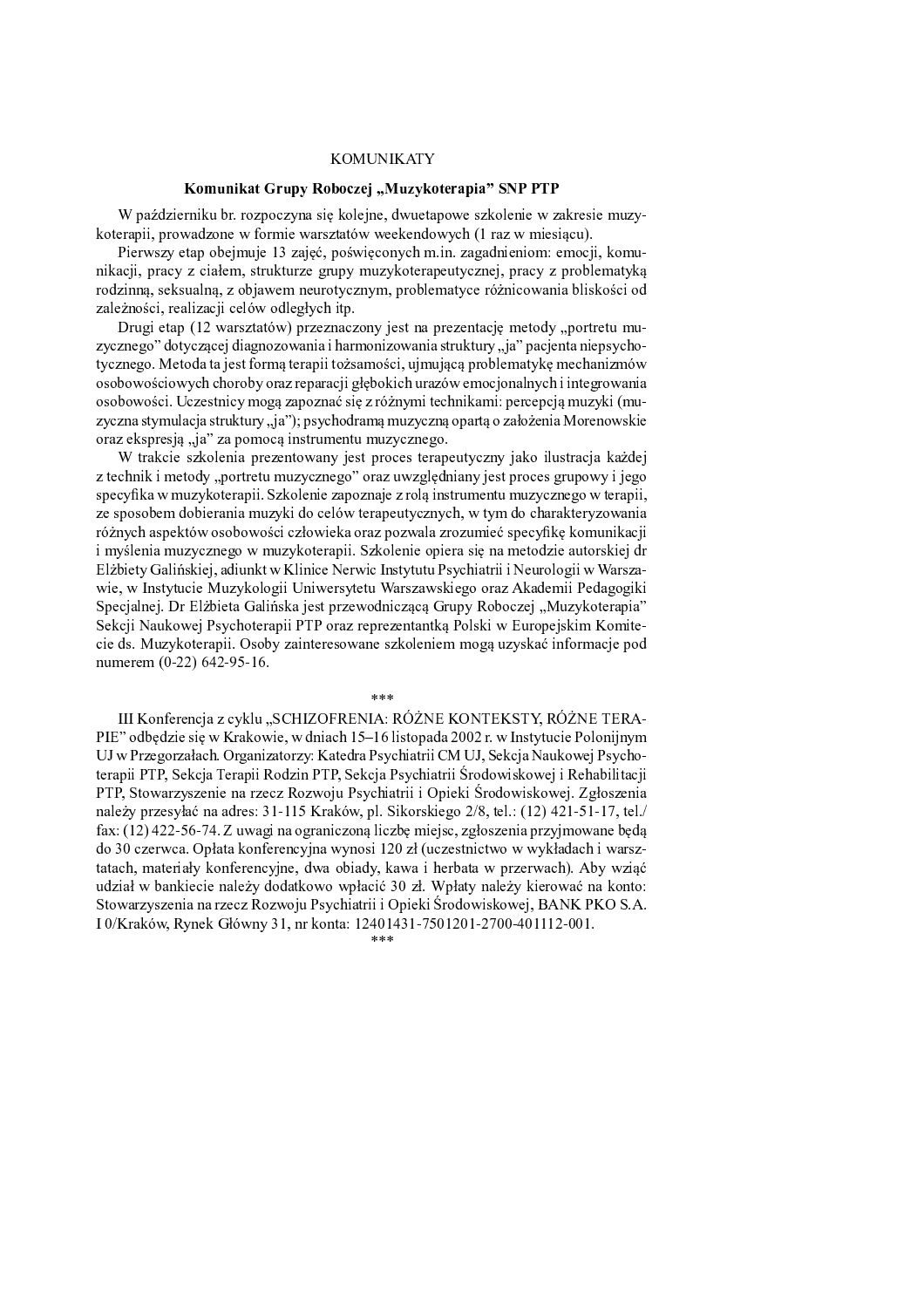Zarzad Główny i Filia Ślaska Sekcii Psychoterapii Polskiego Towarzystwa Psychiatrycznego przy współudziale Śląskiego Stowarzyszenia Psychoterapeutów, Ośrodka Leczenia Nerwic i Zaburzeń Jedzenia "Dąbrówka" w Gliwicach oraz Szpitala "Centrum Psychiatrii" w Katowicach zapraszają do udziału w konferencji szkoleniowej na temat: "Aktualne problemy stosowania psychoterapii w Polsce", która odbędzie się w dniach 6-7 grudnia <sup>a</sup> <sup>h</sup> <sup>q</sup> <sup>b</sup> <sup>s</sup> <sup>b</sup> <sup>j</sup> <sup>a</sup> <sup>p</sup> } <sup>h</sup> <sup>v</sup> <sup>w</sup> <sup>x</sup> <sup>r</sup> <sup>m</sup> } <sup>a</sup> <sup>m</sup> <sup>r</sup> <sup>e</sup> <sup>i</sup> <sup>k</sup> ` <sup>b</sup> <sup>d</sup> <sup>w</sup> <sup>y</sup> <sup>a</sup> <sup>w</sup> <sup>z</sup> <sup>a</sup> ` <sup>k</sup> <sup>r</sup> <sup>k</sup> <sup>d</sup> <sup>b</sup> <sup>j</sup> <sup>k</sup> <sup>i</sup> <sup>i</sup> <sup>j</sup> <sup>k</sup> <sup>h</sup> <sup>j</sup> <sup>o</sup> <sup>x</sup> <sup>c</sup> <sup>y</sup> <sup>k</sup> <sup>r</sup> <sup>i</sup> <sup>k</sup> ` czołowych przedstawicieli środowiska dotyczące organizacyjnych, jak i merytorycznych aspektów stosowania psychoterapii w Polsce, problemy etyczne wykonywania zawodu psychoterapeuty, informacja o współpracy z Europejskim Towarzystwem Psychoterapeutycznym (EPA), prezentacje, spotkania problemowe zorganizowane przez ośrodki regionu śląskiego, dyskusja panelowa nt. psychoterapia a farmakoterapia, warsztaty przygotowane przez poszczególne grupy robocze, sesja plakatowa: ośrodki zajmujące się psychoterapią w regionie śląskim i innych regionach.

Główna część konferencji odbywa się w dniach 6–7 grudnia. Dla chętnych na dłuższy pobyt, do 8 grudnia (opcjonalnie) czekają dodatkowe spotkania warsztatowe grup roboczych, możliwość skorzystania z różnych form wypoczynku oferowanych przez "Orle Gniazdo".

 <sup>y</sup> <sup>f</sup> ` <sup>x</sup> ` <sup>p</sup> <sup>w</sup> <sup>i</sup> <sup>r</sup> <sup>a</sup> <sup>r</sup> <sup>i</sup> <sup>s</sup> <sup>j</sup> <sup>t</sup> <sup>i</sup> ` <sup>b</sup> <sup>f</sup> <sup>h</sup> <sup>b</sup> ` <sup>m</sup> <sup>r</sup> <sup>i</sup> <sup>w</sup> <sup>s</sup> <sup>k</sup> <sup>w</sup> <sup>d</sup> <sup>x</sup> <sup>r</sup> <sup>a</sup> <sup>k</sup> <sup>i</sup> } <sup>h</sup> <sup>y</sup> <sup>f</sup> ` <sup>x</sup> <sup>j</sup> <sup>w</sup> <sup>d</sup> ` <sup>x</sup> <sup>p</sup> <sup>w</sup> <sup>h</sup> <sup>w</sup> <sup>p</sup> <sup>w</sup> <sup>o</sup> <sup>b</sup> <sup>x</sup> <sup>j</sup> noclegów i wyżywienia.

Komitet organizacyjny: Jarosław Gliszczyński, Bernadeta Izydorczyk, Małgorzata Kalinowska, Magdalena Klasik, Krzysztof Kotrys (przewodniczący), Anna Różycka, Jacek Syguda, Teresa Wajand, Bartosz Wrona.

Zgłoszenia wraz z dowodem wpłaty (kopią) należy przesyłać w nieprzekraczalnym <sup>x</sup> <sup>r</sup> <sup>a</sup> <sup>k</sup> <sup>i</sup> <sup>k</sup> <sup>r</sup> <sup>d</sup> <sup>w</sup> £ <sup>h</sup> <sup>a</sup> <sup>b</sup> <sup>r</sup> <sup>i</sup> <sup>k</sup> ` <sup>a</sup> <sup>i</sup> ` ` <sup>d</sup> <sup>a</sup> <sup>r</sup> <sup>o</sup> <sup>p</sup> <sup>w</sup> <sup>k</sup> <sup>x</sup> <sup>r</sup> <sup>x</sup> } <sup>w</sup> <sup>a</sup> <sup>z</sup> ` <sup>i</sup> <sup>k</sup> <sup>b</sup> ` <sup>s</sup> <sup>j</sup> <sup>t</sup> <sup>i</sup> <sup>r</sup> <sup>z</sup> <sup>w</sup> <sup>p</sup> <sup>w</sup> <sup>i</sup> <sup>r</sup> <sup>a</sup> <sup>r</sup> <sup>i</sup> <sup>s</sup> <sup>t</sup> <sup>k</sup> <sup>d</sup> <sup>d</sup> <sup>b</sup> <sup>k</sup> ` <sup>f</sup> Depresji i Zaburzeń Lękowych, Szpital "Centrum Psychiatrii", ul. Korczaka 27, 40–340 Katowice.

Zgłoszenia do sesji plakatowej "Prezentacja ośrodka lub programu psychoterapeutyczi r o b r o b r i k r i k r o d w a w a k i k r o j f i k r o j k r o j k y i k w k y i k y k y w j k y k y w h lub e-mail.

Szczegółowe informacje wraz z kartą zgłoszenia będą przesłane do członków Sekcji Psychoterapii drogą pocztową. Wszelkie pytania i uwagi należy kierować na adres komitetu <sup>w</sup> <sup>a</sup> <sup>z</sup> ` <sup>i</sup> <sup>k</sup> <sup>b</sup> ` <sup>s</sup> <sup>j</sup> <sup>t</sup> <sup>i</sup> <sup>r</sup> <sup>z</sup> <sup>w</sup> <sup>a</sup> <sup>b</sup> <sup>j</sup> <sup>o</sup> <sup>b</sup> <sup>x</sup> <sup>w</sup> <sup>w</sup> <sup>x</sup> <sup>a</sup> <sup>j</sup> <sup>o</sup> <sup>~</sup> { <sup>r</sup> <sup>a</sup> <sup>r</sup> <sup>o</sup> ` ` <sup>t</sup> ` <sup>i</sup> <sup>d</sup> ¥ <sup>x</sup> <sup>r</sup> <sup>m</sup> <sup>r</sup> <sup>w</sup> <sup>i</sup> <sup>k</sup> <sup>s</sup> <sup>b</sup> <sup>i</sup> <sup>k</sup> <sup>r</sup> £ <sup>|</sup> <sup>|</sup> ¦ <sup>~</sup> <sup>l</sup> ` §  $(032)$  256-83-05 lub e-mail: kkotrys@mp.pl

© © ©

 <sup>d</sup> <sup>i</sup> <sup>k</sup> ` <sup>s</sup> <sup>v</sup> ¤ <sup>p</sup> <sup>h</sup> <sup>k</sup> <sup>r</sup> <sup>x</sup> <sup>i</sup> <sup>k</sup> ` ¤ <sup>a</sup> <sup>w</sup> <sup>p</sup> } <sup>w</sup> <sup>d</sup> <sup>d</sup> <sup>b</sup> <sup>k</sup> <sup>r</sup> <sup>o</sup> <sup>k</sup> <sup>h</sup> <sup>e</sup> <sup>r</sup> <sup>i</sup> <sup>r</sup> <sup>h</sup> <sup>k</sup> <sup>r</sup> <sup>w</sup> <sup>i</sup> <sup>z</sup> <sup>a</sup> <sup>r</sup> <sup>o</sup> } <sup>a</sup> <sup>w</sup> <sup>y</sup> <sup>r</sup> <sup>t</sup> <sup>|</sup> skiego Stowarzyszenia Psychiatrów pt. "European Psychiatry: Evidence and Experience. ¢ <sup>r</sup> <sup>o</sup> <sup>r</sup> ` <sup>a</sup> <sup>s</sup> <sup>v</sup> <sup>~</sup> <sup>d</sup> } <sup>s</sup> ` <sup>x</sup> <sup>k</sup> <sup>w</sup> <sup>i</sup> <sup>~</sup> <sup>q</sup> <sup>r</sup> <sup>a</sup> <sup>ª</sup> <sup>k</sup> <sup>s</sup> <sup>r</sup> <sup>o</sup> \_ <sup>z</sup> <sup>f</sup> <sup>w</sup> <sup>o</sup> <sup>b</sup> <sup>r</sup> <sup>i</sup> <sup>k</sup> ` <sup>y</sup> <sup>a</sup> <sup>b</sup> <sup>j</sup> <sup>t</sup> } <sup>t</sup> <sup>r</sup> <sup>o</sup> <sup>k</sup> <sup>d</sup> <sup>w</sup> <sup>m</sup> } <sup>x</sup> <sup>r</sup> <sup>z</sup> <sup>w</sup> £ <sup>a</sup> <sup>w</sup> <sup>p</sup> } <sup>~</sup> <sup>b</sup> <sup>z</sup> <sup>f</sup> <sup>w</sup> <sup>o</sup> <sup>b</sup> <sup>r</sup> <sup>i</sup> <sup>k</sup> ` ` <sup>o</sup> <sup>x</sup> <sup>a</sup> ` <sup>p</sup> <sup>x</sup> <sup>g</sup> <sup>h</sup> <sup>h</sup> <sup>j</sup> <sup>o</sup> <sup>x</sup> <sup>c</sup> <sup>y</sup> <sup>k</sup> <sup>r</sup> <sup>~</sup> <sup>h</sup> ` <sup>a</sup> <sup>o</sup> <sup>b</sup> <sup>x</sup> ` <sup>x</sup> <sup>g</sup> <sup>h</sup> <sup>k</sup> <sup>o</sup> <sup>r</sup> <sup>o</sup> <sup>t</sup> <sup>k</sup> <sup>y</sup> <sup>w</sup> <sup>o</sup> <sup>x</sup> <sup>r</sup> <sup>a</sup> <sup>w</sup> <sup>h</sup> <sup>j</sup> <sup>s</sup> <sup>v</sup> <sup>d</sup> <sup>w</sup> £ <sup>y</sup> ` « <sup>d</sup> <sup>b</sup> <sup>k</sup> <sup>r</sup> <sup>a</sup> <sup>i</sup> <sup>k</sup> <sup>p</sup> ` £ <sup>i</sup> ` ` <sup>d</sup> <sup>a</sup> <sup>r</sup> <sup>o</sup> w a g h i k m a i m a k r a k r a k r a k r a c a k r d a k r d a k r a k r a k r a k r a k r a k r a k r a k <sup>q</sup> <sup>h</sup> <sup>k</sup> <sup>x</sup> <sup>b</sup> <sup>r</sup> <sup>a</sup> <sup>m</sup> ` <sup>i</sup> <sup>d</sup> <sup>~</sup> <sup>r</sup> <sup>|</sup> ` <sup>k</sup> <sup>m</sup> ` <sup>r</sup> <sup>y</sup> ¨ <sup>p</sup> <sup>r</sup> <sup>i</sup> <sup>r</sup> <sup>o</sup> <sup>s</sup> <sup>w</sup>

\_ <sup>r</sup> <sup>o</sup> <sup>b</sup> <sup>s</sup> <sup>b</sup> <sup>r</sup> <sup>z</sup> <sup>g</sup> <sup>f</sup> ` <sup>k</sup> <sup>w</sup> <sup>i</sup> ` <sup>b</sup> ` <sup>b</sup> <sup>i</sup> ` <sup>t</sup> <sup>w</sup> <sup>k</sup> <sup>o</sup> <sup>k</sup> <sup>i</sup> ` <sup>o</sup> <sup>x</sup> <sup>a</sup> <sup>w</sup> <sup>i</sup> <sup>k</sup> <sup>r</sup> <sup>v</sup> <sup>x</sup> <sup>x</sup> <sup>y</sup> <sup>h</sup> <sup>h</sup> <sup>h</sup> <sup>p</sup> <sup>r</sup> <sup>i</sup> <sup>r</sup> <sup>o</sup> <sup>s</sup> <sup>w</sup> ` <sup>r</sup> <sup>y</sup> ¤ © © ©